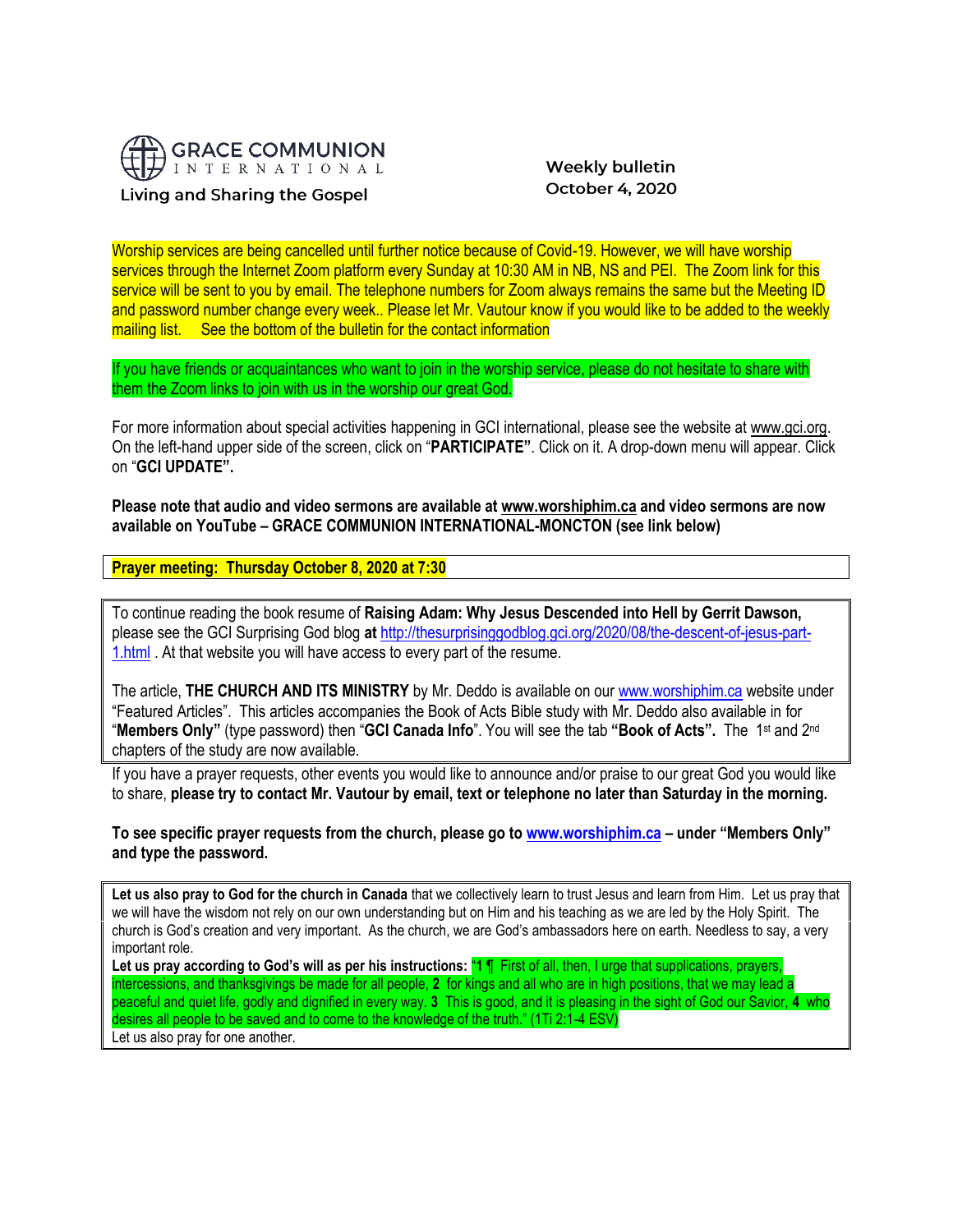**Offerings:** you can send your offering directly to the following address: **Grace Communion International-Canada, Suite 203A, 2121 Airport Dr., Saskatoon, SK 7SL 6W5.** If you prefer, you can also call **1-306-653-2705.**  Thank you for your continued generous giving to God by giving to this part of God's church, his body. *For those living in Moncton area, if you wish, you can drop your offerings in our mailbox. I will mail them with the ministerial expenses at the end of each month.*  **From Mr. Bill Hall – GCI Canadian Director** *"We will continue to process the donations we receive in Saskatoon. Members are urged to mail them directly to our office for the time-being. They can also donate via phone using a credit card, or via Canada Helps using the donate button on our website [www.gcicanada.ca](https://eur03.safelinks.protection.outlook.com/?url=http%3A%2F%2Fwww.gcicanada.ca%2F&data=02%7C01%7C%7C9fd93e29c2b44509e5a008d7caa78fdb%7C84df9e7fe9f640afb435aaaaaaaaaaaa%7C1%7C0%7C637200693331983394&sdata=VAGy4Q%2BxbhHuYaeEiDz%2FQyicT%2FoiY4Ir9kc8w5yHRPs%3D&reserved=0) We are waving the*  provision that all donations given via Canada Helps go toward national expenses for the time being. We will credit all *donations received via Canada Helps to a member's local congregation, if we can identify where they attend."*

# **CHURCH: SIX FUNCTIONS OF THE CHURCH**

## **(From** [https://www.gci.org/articles/six-functions-of-the-church/\)](https://www.gci.org/articles/six-functions-of-the-church/)

Why do we meet together each week for worship and instruction? With a lot less bother, couldn't we worship at home, read the Bible and listen to a sermon on the radio or the internet?

In the first century, people gathered weekly to hear the Scriptures – but today we have our own copies of the Bible to read. Then why not stay at home to read the Bible on our own? It would be easier – cheaper, too. Through modern technology, everyone could listen to the best preachers in the world, every week! We could have a menu of options, and listen only to the sermons that apply to us, or only to subjects we like. Wouldn't it be lovely?

Well, not really. I believe that stay-at-home Christians are missing out on many important aspects of Christianity. I hope to address these in this article, both to encourage faithful attendees to get more out of our meetings, and to encourage others to return to weekly attendance.

To understand why we gather each week, it is helpful to ask, Why did God create the church? What purposes does it have? By learning the functions of the church, we can then see how our weekly meetings serve various purposes in God's desire for his children.

God's commands are not arbitrary things just to see if we will jump when he says *jump.* No, his commands are given for our own good. When we are young Christians, we may not understand *why* he commands certain things, and we need to obey even before we know all the reasons why. We simply trust God, that he knows best, and we do what he says.

A young Christian may attend church simply because that's what Christians are expected to do. A young Christian may attend simply because **[Hebrews 10:25](http://biblia.com/bible/niv/Heb%2010.25)** says, **"Let us not give up meeting together."**

So far, so good. But as we mature in the faith, we should come to a deeper understanding of *why* God tells his people to meet together.

#### **Many commands**

Let's begin exploring this subject by noting that Hebrews is not the only book that commands Christians to assemble with one another. **"Love one another,"** Jesus tells his disciples (**[John 13:34](http://biblia.com/bible/niv/John%2013.34)**). When Jesus says "one another," he is not referring to our duty to love all human beings. Rather, he is referring to the need for disciples to love other disciples – it must be a mutual love. This love is an identifying characteristic of Jesus' disciples (**verse 35**).

Mutual love does not express itself in accidental meetings at the grocery store and sporting events. Jesus' command assumes that his disciples are meeting with one another on a regular basis. Christians should have regular fellowship with other Christians. **"Do good to all people, especially to those who belong to the family of believers,"** Paul wrote **[\(Galatians 6:10\)](http://biblia.com/bible/niv/Gal%206.10).** To obey this command, it is essential that we know who the family of believers is. We need to see them, and we need to see their needs.

**"Serve one another,"** Paul wrote to the church in Galatia (**[Galatians 5:13](http://biblia.com/bible/niv/Gal%205.13)**). Although we should serve unbelievers in certain ways, Paul is not using this verse to tell us that. He is not here commanding us to serve the world. Rather, he is commanding *mutual service among those who follow Jesus Christ.* **"Carry each other's burdens, and in this way you will fulfill the law of Christ" ([Galatians 6:2\)](http://biblia.com/bible/niv/Gal%206.2)**. But how can we carry each other's burdens unless we know what those burdens are – and how can we know unless we meet each other regularly?

"If we walk in the light…we have fellowship with one another," John wrote (**[1 John 1:7](http://biblia.com/bible/niv/1%20John%201.7)**). John is talking about spiritual fellowship, not casual acquaintances with unbelievers. If we walk in the light, we seek out other believers with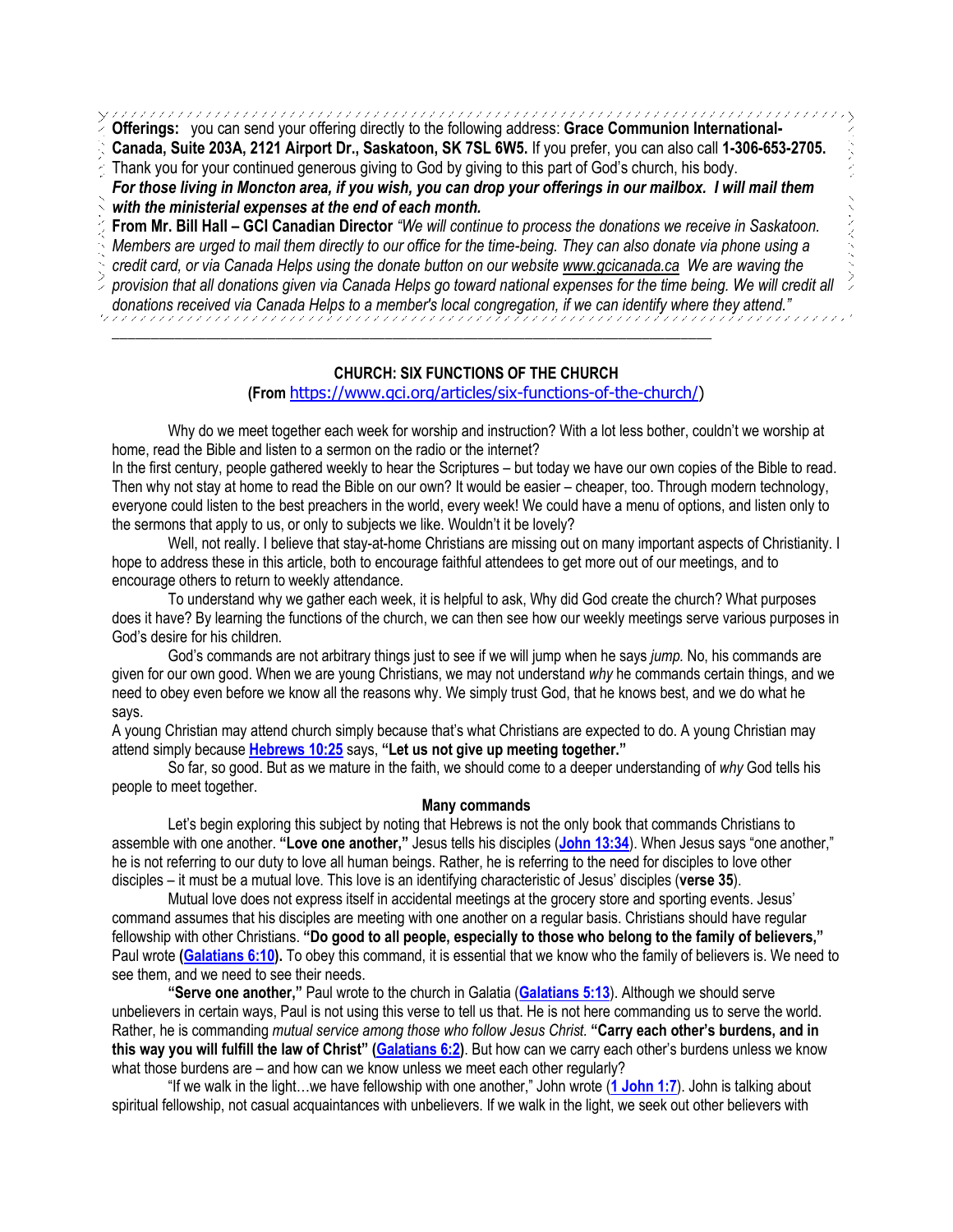whom to have fellowship. Similarly, Paul wrote, **"Accept one another" ([Romans 15:7\)](http://biblia.com/bible/niv/Rom%2015.7). "Be kind and compassionate to one another, forgiving each other" ([Ephesians 4:32\)](http://biblia.com/bible/niv/Eph%204.32)**. Christians have special responsibilities *toward one another.*

Throughout the New Testament, the early Christians met with one another to worship together, to learn together, to share their lives with one another (for example, **[Acts 2:41-47](http://biblia.com/bible/niv/Acts%202.41-47)**). Everywhere Paul went, he raised up churches, rather than leaving scattered believers. They were eager to share their faith and zeal with one another. This is the biblical pattern.

But some people today complain that they don't get anything out of the sermons. That may be true, but it's not an excuse to stop attending the meetings. Such people need to change their perspective from "get" to "give." We attend worship services not just to get, but also to *give* – to give worship to God with our whole heart and to give service to other members.

How can we serve others at worship services? By teaching children, helping clean the building, singing hymns and special music, arranging chairs, greeting people, etc. We provide an atmosphere in which others can get something out of the sermons. We talk with others, and find out needs to pray about and things to do to help others during the week. If you aren't getting anything out of the sermons, then at least attend in order to give to others.

Paul wrote, **"Encourage one another and build each other up"** (**[1 Thessalonians 4:18](http://biblia.com/bible/niv/1%20Thess%204.18)**). "**Spur one another on toward love and good deeds" ([Hebrews 10:24](http://biblia.com/bible/niv/Heb%2010.24)**). This is the reason given in the context of the **[Hebrews](http://biblia.com/bible/niv/Heb%2010.25)  [10:25](http://biblia.com/bible/niv/Heb%2010.25)** command for regular assemblies. We are to encourage others, to be a source of positive words, whatsoever things are true and lovely and of good report.

Consider Jesus as an example. He regularly attended synagogue and regularly heard readings of Scripture that didn't add anything to his understanding, but he went anyway, to worship. Maybe it was boring to an educated man like Paul, but he didn't let that stop him, either.

#### **Duty and desire**

People who believe that Jesus has saved them from eternal death ought to be excited about it. They enjoy getting together with others to praise their Savior. Sometimes we have bad days and don't feel like attending. But even if it is not our desire at the moment, it is still our duty. We can't go through life doing only the things we *feel* like doing – not if we follow Jesus as our Lord. He did not seek to do his own will, but the Father's. Sometimes that's what it boils down to for us. When all else fails, the old saying goes, read the instructions – and the instructions tell us to attend.

But why? What is the church for? The church has many functions. To help bring out different aspects of the church's work, some Christians have used a four- or five-fold scheme. For this article, I will use six categories. **1) Worship**

Our relationship with God is both private and public, and we need both. Let's begin with our public interaction with God – worship. It is possible to worship God when we are all alone, but the term *worship* usually suggests something we do in public. The English word *worship* is related to the word *worth.* We declare God's worth when we worship him.

This declaration of worth is made both privately, in our prayers, and publicly, in words and songs of praise. **[1](http://biblia.com/bible/niv/1%20Pet%202.9)  [Peter 2:9](http://biblia.com/bible/niv/1%20Pet%202.9)** says that we are called to declare God's praises. The implication is that this is a *public* declaration. Both Old and New Testaments show God's people worshiping *together,* as a community.

The biblical model, in both Old and New Testaments, is that songs are often a part of worship. Songs express some of the emotion we have with God. Songs can express fear, faith, love, joy, confidence, awe and a wide range of other emotions we have in our relationship with God. Not everyone in the congregation has the same emotion at the same time, but we nevertheless sing together. Some members would express the same emotion in different ways, with different songs and different styles. Nevertheless, we still sing together. **"Speak to one another with psalms, hymns and spiritual songs" ([Ephesians 5:19\)](http://biblia.com/bible/niv/Eph%205.19)**. We have to meet together to do this!

Music should be an expression of unity – yet often it is a cause for disagreement. Different cultures and different age groups express praise for God in different ways. Most churches have several cultures represented. Some members want to learn new songs; some want to use old songs. It seems that God likes both. He enjoys the psalms that are thousands of years old; he also enjoys new songs. Some of the old songs – the psalms – command new songs:

**Sing joyfully to the Lord, you righteous; it is fitting for the upright to praise him. Praise the Lord with the harp; make music to him on the ten-stringed lyre. Sing to him** *a new song;* **play skillfully, and shout for joy. [\(Psalm](http://biblia.com/bible/niv/Ps%2033.1-3)  [33:1-3\)](http://biblia.com/bible/niv/Ps%2033.1-3)**

In our music, we need to consider the needs of people who may be attending our services for the first time. We need music that they will find meaningful, music that expresses joy in a way that they comprehend as joyful. If we sing only the songs that we like, it sends the message that we care about our own comfort more than we care about other people. We cannot wait until new people start attending before we start learning some contemporary-style songs. We need to learn them so we can sing them meaningfully.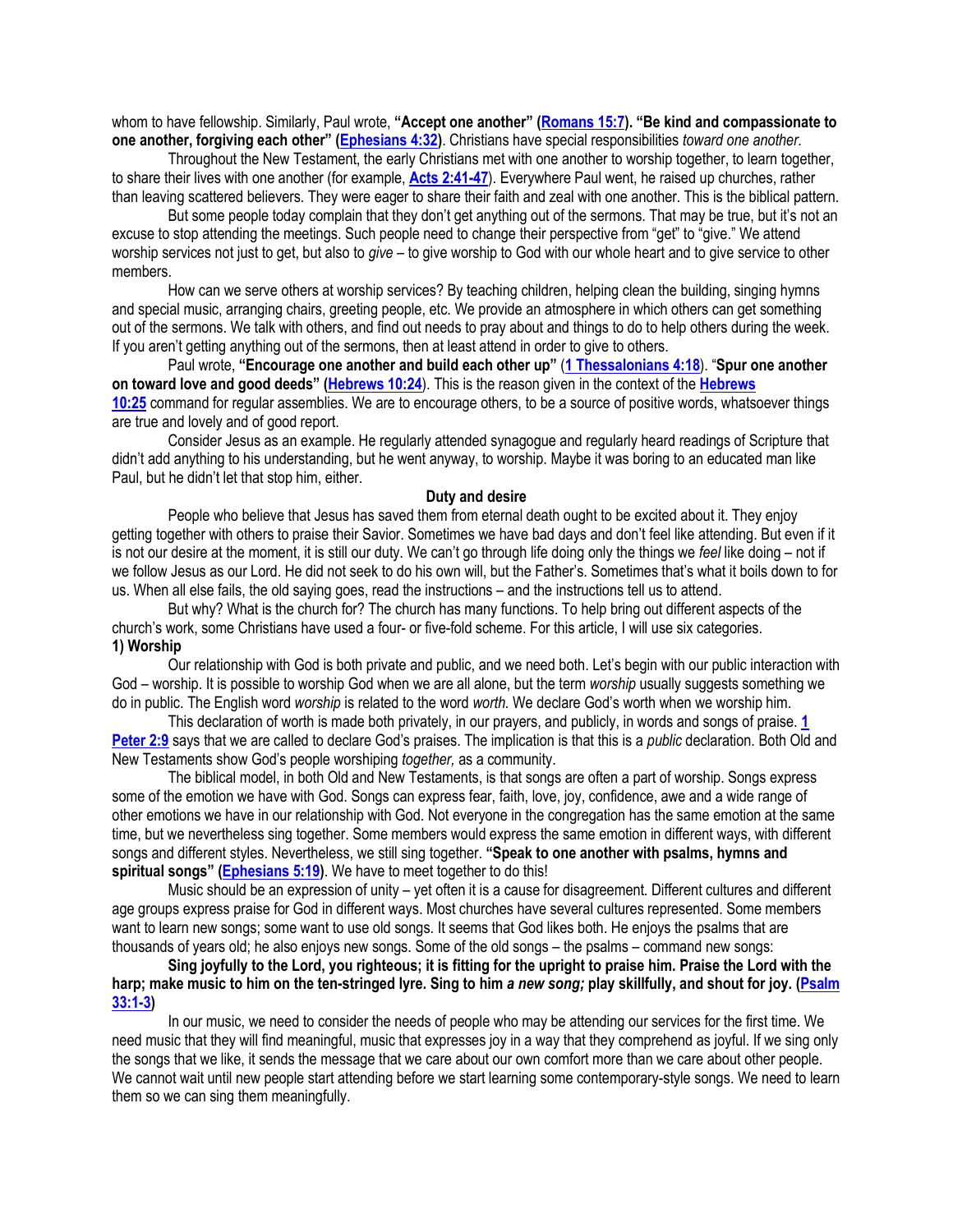Music is only one aspect of our worship services. Worship includes more than expressing emotion. Our relationship with God also involves our minds, our thought processes. Some of our interaction with God comes in the form of prayer. As a gathered people of God, we speak to God. We praise him not only in poetry and song, but also in ordinary words and normal speech. And the Scriptural example is that we pray together, as well as individually.

God is not only love, but also truth. There is an emotional component and a factual component. So we need truth in our worship services, and we find truth in the Word of God. The Bible is our ultimate authority, the basis for all that we do. Sermons must be based in that authority, and our songs should be truthful.

But truth is not some vague idea that we can discuss without emotion. God's truth affects our lives and hearts. It demands a response from us. It requires all our heart, mind, soul and strength. That is why sermons need to be relevant to life. Sermons should convey concepts that affect how we live and how we think throughout the week, in the home and on the job.

Sermons need to be true, based on Scripture. Sermons need to be practical, directed to real life. Sermons need to be emotive, calling for a heart-felt response. Our worship includes listening to God's Word, and responding to it with repentance and with joy for the salvation he gives.

We can listen to sermons at home. There are many good sermons available. But this is not the full church experience. As a form of worship, it is only partial involvement. It is missing the community aspect of worship, in which we sing praises together, in which we respond together to the Word of God, in which we exhort one another to put the truth into practice in our lives.

Some believers cannot attend services because of ill health. They are missing out – as most of them know quite well. We pray for them, and we also know that it is our duty to visit them to make mutual ministry possible for them (**[James](http://biblia.com/bible/niv/James%201.27)  [1:27](http://biblia.com/bible/niv/James%201.27)**). Although shut-in Christians may need to be served in physical ways, they are often able to serve others in emotional or spiritual ways. Even so, stay-at-home Christianity is an exception based on necessity. It is not what Jesus wants his able-bodied disciples to do.

#### **2) Spiritual disciplines**

Worship services are only *part* of our worship. The Word of God must enter our hearts and minds to affect what we do throughout the week. Worship can change its format, but it should never stop. Part of our worship response to God involves personal prayer and Bible study. People who are becoming more spiritually mature hunger to learn from God in his Word. They are eager to give him their requests, praise him, share their lives with him, and be aware of his constant presence in their lives.

Our dedication to God involves our heart, mind, soul and strength. Prayer and study should be our desire, but if they are not yet our desire, we need to do them anyway. This is the advice John Wesley was once given. At that time in his life, he said, he had an intellectual grasp of Christianity, but he did not *feel* faith in his heart. So he was advised: Preach faith until you have faith – and once you have it, you will certainly preach it! He knew he had a duty to preach faith, so he did his duty. And in time, God gave him what he lacked: heart-felt faith. What he had formerly done out of duty, he now did out of desire. God had given him the desire that he needed. God will do the same for us.

Prayer and study are sometimes called spiritual disciplines. "Discipline" may sound like a punishment, perhaps an unpleasant thing we force ourselves to do. But the real meaning of the term *discipline* is something that "disciples" us, that is, teaches us or helps us learn. Spiritual leaders throughout the ages have found that certain activities help us learn about God, love him and become more like him.

There are many practices that help us walk with God. We are familiar with prayer, study, meditation and fasting. There are other disciplines we can also learn from, such as simplicity, generosity, celebration, or visiting widows. Church attendance is also a spiritual discipline, giving benefits for the individual relationship with God. We may also learn more about prayer, study and other spiritual habits by attending small groups in which we see how other Christians worship.

Real faith leads to obedience – even when that obedience is not comfortable, even when it is boring, even when it requires us to change our behavior. We worship him in spirit and in truth, at church meetings, at home, on the job and everywhere we go. The church is composed of God's people, and God's people have private worship as well as public worship. Both are necessary functions of the church.

## **3) Discipleship**

Throughout the New Testament, we see spiritual leaders teaching others. This is part of the Christian lifestyle; it is part of the Great Commission. **"Go and make disciples of all nations…***teaching* **them to obey everything I have commanded you" ([Matthew 28:19-20\)](http://biblia.com/bible/niv/Matt%2028.19-20).** Everyone must be either a learner or a teacher, and we are usually both at the same time. **"Teach and admonish one another with all wisdom" ([Colossians 3:16\)](http://biblia.com/bible/niv/Col%203.16)**. We must be learning from one another, from other Christians. The church is an educational institution as well as a place of worship and transformation.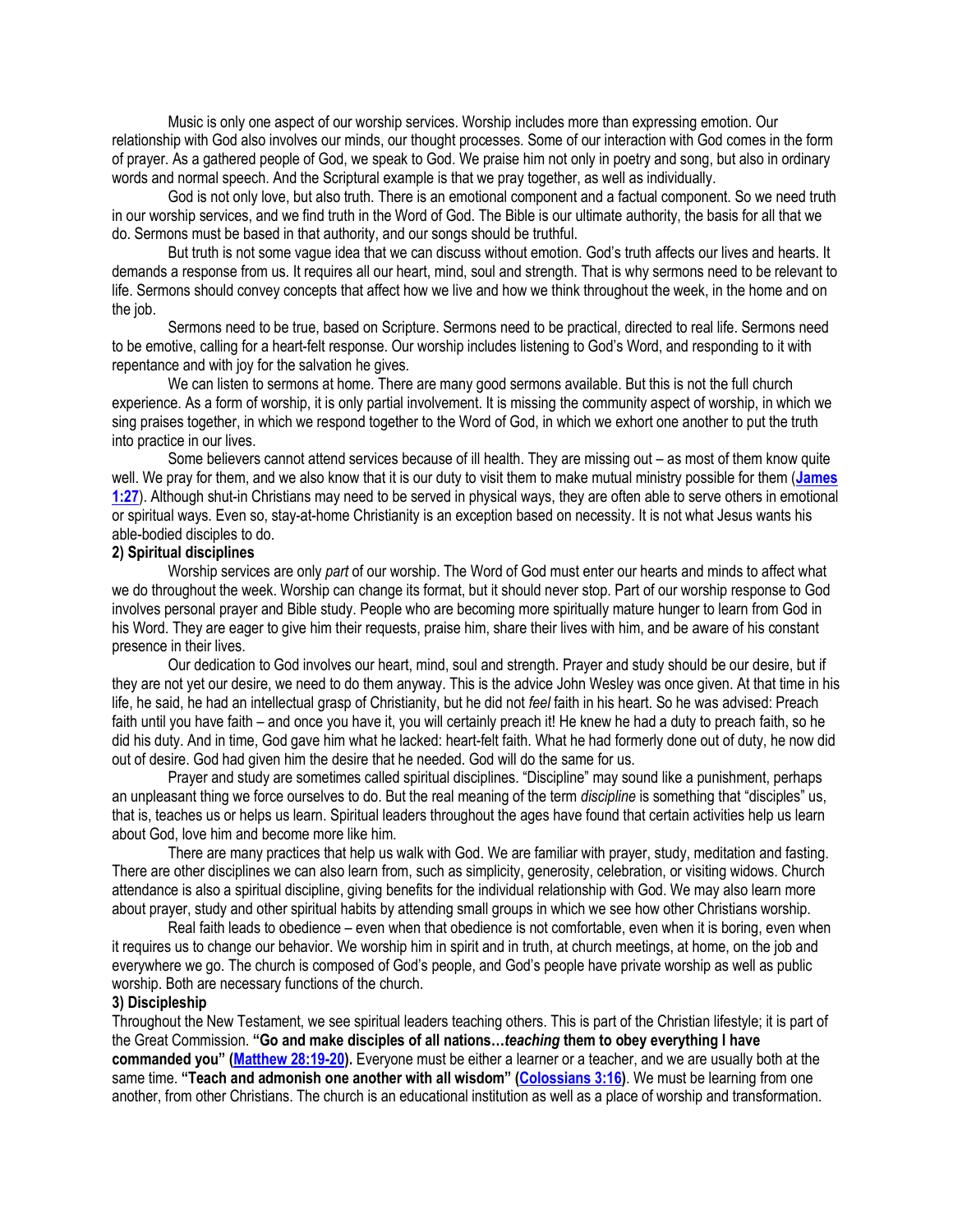Paul told Timothy, **"The things you have heard me say in the presence of many witnesses entrust to reliable people who will also be qualified to teach others" ([2 Timothy 2:2\)](http://biblia.com/bible/niv/2%20Tim%202.2).** Every Christian should be able to teach the basics of the faith, to give an answer concerning our hope in Jesus Christ.

People who have already learned should become teachers, to pass the truth along to new generations. Teaching is often done by pastors. But Paul commands *every* Christian to teach. Small groups provide one way in which this is done. Mature Christians can teach both in word and in example. They can tell others how Christ has helped them. When their faith is weak, they can seek the encouragement of others. When their faith is strong, they can help the weak.

It is not good for a Christian to be alone.

Two are better than one, because they have a good return for their work: **If one falls down, his friend can help him up. But pity the man who falls and has no one to help him up!… Though one may be overpowered, two can defend themselves. A cord of three strands is not quickly broken. [\(Ecclesiastes 4:9-12\)](http://biblia.com/bible/niv/Eccles%204.9-12)**

By working together, we help one another grow. Discipleship is often a mutual process, one member helping another member. But some discipleship flows more purposefully, with more direction given to it. God has appointed some people in his church for that very reason:

It was he who gave some to be apostles, some to be prophets, some to be evangelists, and some to be pastors and teachers, to prepare God's people for works of service, so that the body of Christ may be built up until we all reach unity in the faith and in the knowledge of the Son of God and become mature, attaining to the whole measure of the fullness of Christ. (**[Ephesians 4:11-13\)](http://biblia.com/bible/niv/Eph%204.11-13)**

God provides leaders who have the role of preparing others for their roles. The result is growth, maturity and unity, if we allow the process to work as God intended. Some Christian growth and learning comes from peers; some comes from people in the church who have the specific assignment of teaching and modeling the Christian life. People who isolate themselves are missing out on this aspect of the faith.

We have much to learn – and much to apply. Local congregations need to offer Bible studies, classes for new believers, training in evangelism, etc. We need to encourage lay ministry by giving permission, giving training, giving tools, giving control and getting out of the way!

## **4) Fellowship**

The church is sometimes called a fellowship; it is a network of relationships. We all need to give and to receive fellowship. We all need to give and receive love. Fellowship means a lot more than talking to each other about sports, gossip and news. It means sharing lives, sharing emotions, bearing one another's burdens, encouraging one another and helping people who have needs.

Most people put a mask on to hide their needs from others. If we are really going to help one another, we need to get close enough to one another to see behind the masks. It means that we have to let our own mask fall down a bit so others can see our needs. Small groups are a good place in which to do this. We get to know people a little better and feel a little safer with them. Often, they are strong in the area in which we are weak, and we are strong where they are weak. So by supporting one another, we both become stronger. Even the apostle Paul, although he was a giant in the faith, felt that he could be strengthened in faith by other Christians **[\(Romans 1:12\)](http://biblia.com/bible/niv/Rom%201.12).**

In ancient times, people didn't move very often. Communities would develop in which people knew each other. But in industrialized societies today, people often do not know their neighbors. People are often cut off from families and friends. People wear masks all the time, never feeling safe enough to let people know who they really are inside.

Ancient churches did not need to emphasize small groups – they formed them naturally. The reason we find it necessary to emphasize them today is that society has changed so much. To form the interpersonal connections that ought to be part of Christian churches, we need to go out of our way to establish Christian friendship/ study/prayer circles.

This will take time. It takes time to fulfill our Christian responsibilities. It takes time to serve others. It even takes time to find out what kinds of service they need. But if we have accepted Jesus as our Lord, our time is not our own. Jesus Christ makes demands on our lives. He demands total commitment, not a pretend-Christianity. **5) Service**

When I list "service" as a separate category here, I am emphasizing physical service, not the service of teaching or the service of encouraging others. A teacher is also a washer of feet, a person who illustrates the meaning of Christianity by *doing* what Jesus would do. Jesus took care of physical needs such as food and health. In a physical way, he gave his body and his life for us. The early church gave physical help, sharing their possessions with needy people, collecting offerings for hungry people.

Service should be done both inside and outside the church: **"As we have opportunity, let us do good to all people, especially to those who belong to the family of believers" ([Galatians 6:10\)](http://biblia.com/bible/niv/Gal%206.10).** Folks who isolate themselves